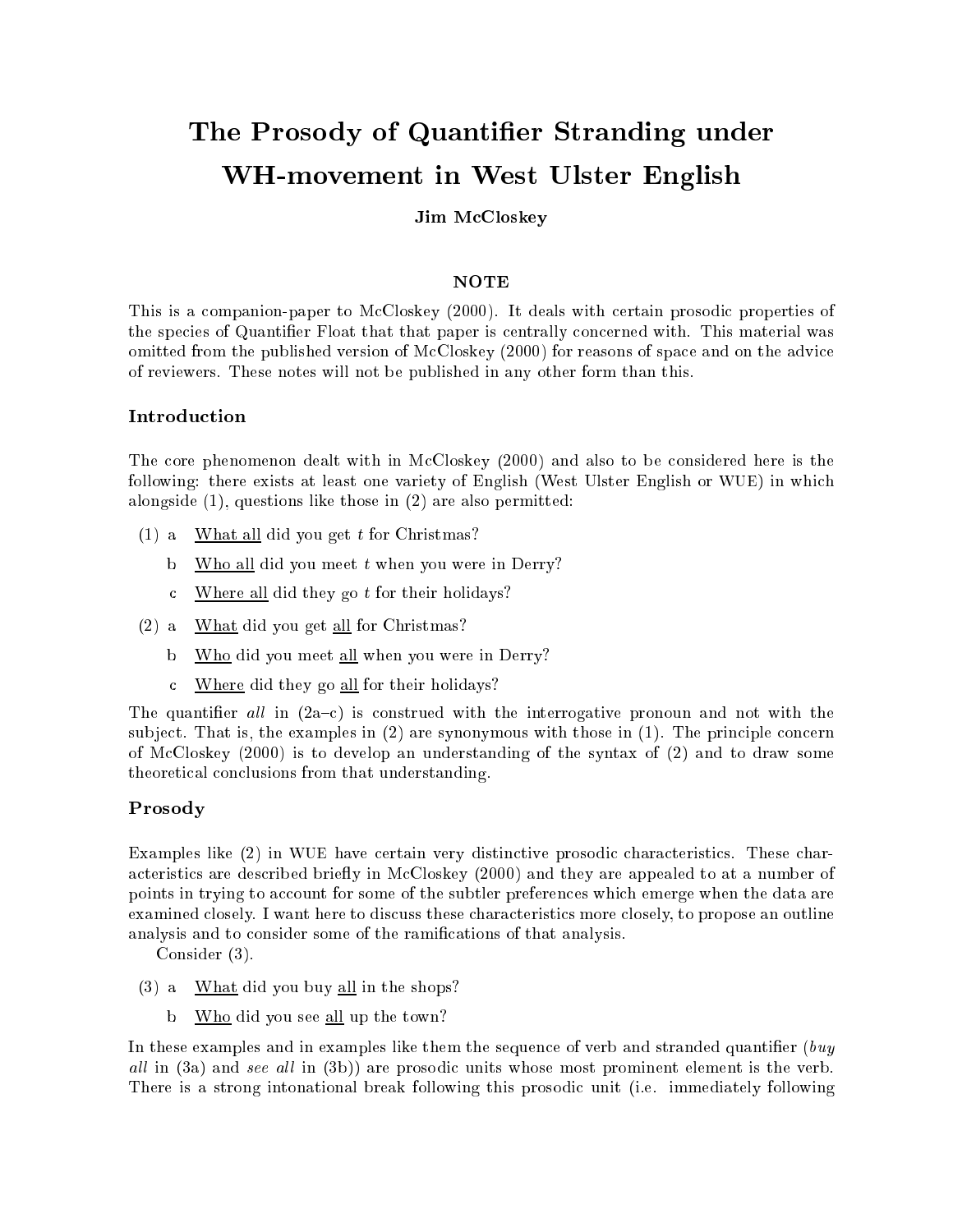al l <del>I is b</del>e a subsequent by a slight palmer and by a subsequent drop in pitcher subsequent drop in pitcher and hara
teristi
s are emblemati of the onstru
tion and they require explanation.

The analysis developed in McCloskey (2000) takes as its starting point the clear syntactic parallels between phrases like they all and phrases like who all. If what, who and where are pronouns, as seems reasonable, then the syntax of these expressions is exa
tly analogous to that of we all, them all and so on. What is known of the syntax of such expressions? The order [Pronoun Quantifier] has been analyzed (at least since Postal (1974: 111)) as deriving from a structure in which the pronoun follows the quantifier (since non-pronominal co-constituents normally follow the quantifier):

### Quantifier Pronoun  $\implies$  Pronoun Quantifier

Postal named the relevant operation 'Quantifier Postposing' and took it to be a rightward movement of the quantifier. In contemporary terms, it is most plausibly viewed as an operation which raises the pronoun from the complement position associated with the quantifier to its specifier position (see Koopman (1999) for a recent discussion and implementation). This rule in standard English seems to be optional (in overt syntax at least) for coordinate phrases and obligatory (in overt syntax) for pronouns:





But if the phrase *they all* is to be so analyzed, then presumably the WH-variant who all is to be similarly analyzed:



That is, we assume that the requirement that pronouns raise from the complement to the specifier-position of all holds uniformly—for WH-pronouns and for non-WH-pronouns.

Given  $(5)$ , phrases like who all have an internal structure in which a certain ambiguity of factorization will hold in any potential application of WH-movement. The lower DP (who) of (5) evidently bears a WH-feature. It should therefore be able to undergo WH-movement. But from the grammaticality of  $(1)$ , we know that movement of the entire phrase who all also results in successful checking of the WH-feature. Let us for present purposes take the traditional view that this is possible because the WH-feature is instantiated both on the specifier who and on the dominating DP (who all), as in  $(6)$ :

 $^\circ$  I will assume here and throughout that *all* and *ooth* are determiners (members of the category D) which take DP-complements. Other assumptions are of course possible and have been made (for instance that all and both belong to a distinct category of Q(uantifier), which has the option of taking a DP-complement). The choice between these alternatives is not, as far as I know, crucial for present concerns. However, if it is literally and strictly the D-feature which is required to satisfy EPP-requirements, rather than a broader class of nominal features (Chomsky (1995: 342)) then there might be reason to prefer the 'recursive DP' structures of the text discussion over the option of taking all and both to be Q-heads which select DP-complements.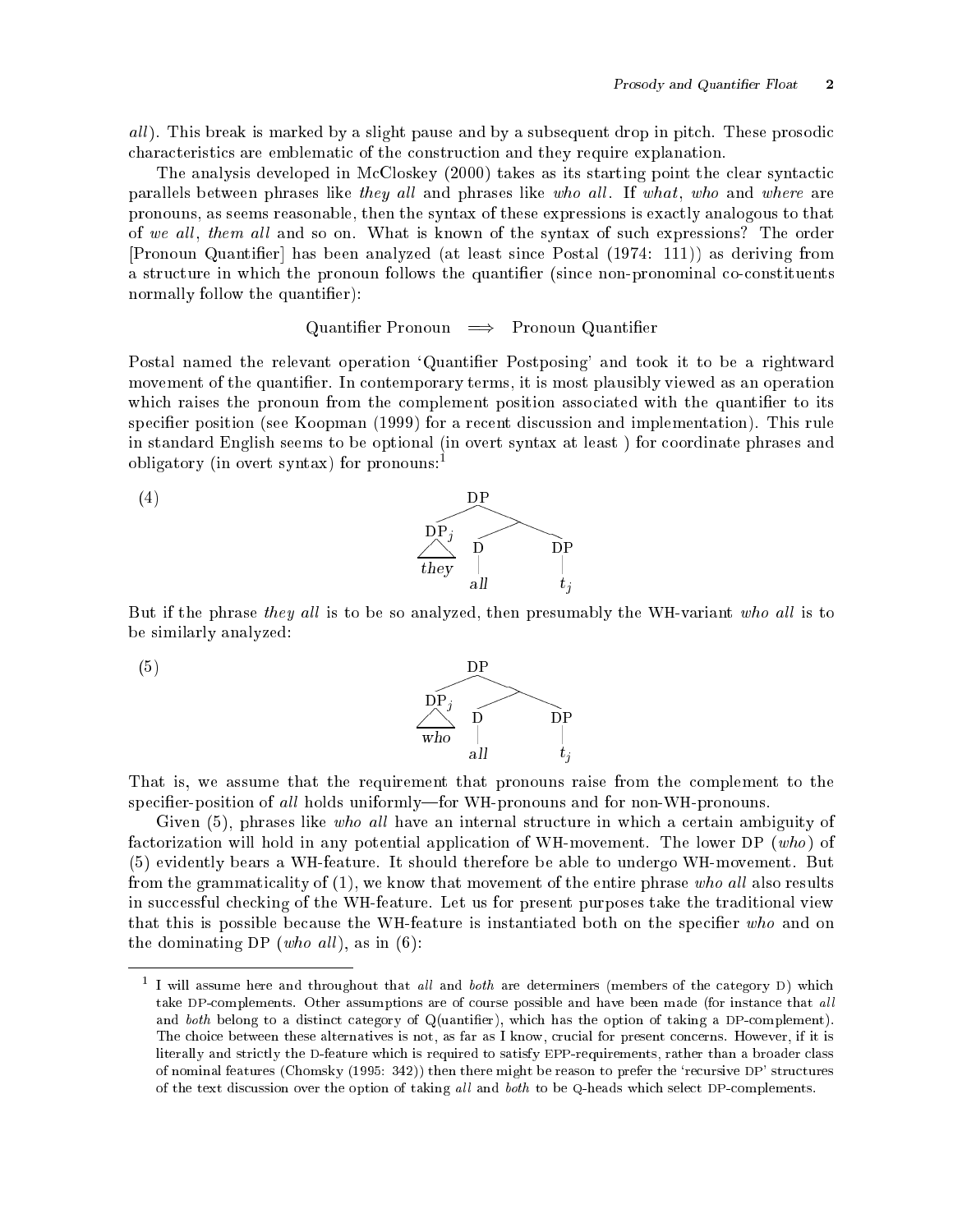



If other onditions are met, then, both (1) and (2) should be possible. Prominent among these 'other conditions' are the locality requirements on movement. In the theory of locality of movement developed in Chomsky (1995: 38) a target K may not attract an element  $\gamma$  if there is an element  $\alpha$  closer to K than  $\gamma$ , which could enter into a legitimate feature-checking relation if raised to K. 'Closeness' is defined in terms of asymmetric c-command— $\alpha$  is closer to K than  $\gamma$ if K c-commands  $\alpha$ ,  $\alpha$  c-commands  $\gamma$  and  $\gamma$  does not c-command  $\alpha$ . By this definition, neither one of the two WH-DP's of (6) is closer to the target of WH-movement than the other, since neither c-commands the other. Both should, then, be accessible to C. We can understand the possibility of both (1) and (2) (in this variety of English) in these terms.

But while it is surely right to treat the two phrase-types in (4) and (5) as being in essen
e identical in their internal syntactic make-up, there are also important prosodic differences between the two. In the case of *they all* (similarly with the other non-WH-pronouns), the quantifier ally all later prosources prosecutions is the the production of productions, and the the the the problem on the quantifier. This prosodic dependency is presumably what gives rise to new pronouns like  $y'all$ in which the prosodic weakness of the pronoun has led to the loss of its syllabic nucleus and to the creation of a new monosyllable. In the case of who all on the other hand (and similarly for all the WH-pronouns), the reverse is true. The WH-pronoun is the prominent element, and all is weak.

Whatever gives rise to this important prosodic difference, it is reflected exactly in the different kinds of Quantifier Float that the two phrase-types support—stranding of the quantifier under A-movement in the case of  $(7b)$ , and stranding under A-movement in the case of  $(7d)$ :

- (7) a. They all have gone to bed.
	- b. They have all gone to bed.
	- . Who all did you meet up the town?
	- d. Who did you meet all up the town?

In (7b) all is a prosodically strong element just as it in (7a). In neutral intonation, the main sentence stress in (7b) falls at the right edge of VP, and a strong secondary stress falls on all.

By contrast, examples like (7d) show, as we have just seen, a very different set of prosodic characteristics. Just as the quantifier all in (7c) is prosodically weak, and is dependent on the preceding pronoun, so the same quantifier is prosodically weak in (7d). It is prosodically dependent, just as it is in (7
), but, when stranded, it is dependent, not on the WH-pronoun of course, but rather on the preceding verb. The sequence meet all in  $(7d)$ , as we have seen, is a prosodic unit whose strong element is the verb meet and which is followed by a strong intonational break.

The key to understanding these facts, I believe, lies in realizing that there is an XP-boundary in the stranding cases  $((7b)$  and  $(7d)$ ) which does not exist in  $(7a)$  or in  $(7c)$ . This is an important difference, since at least one influential strand of current work on the syntax-prosody interface (see espe
ially Selkirk (1984), Selkirk (1995), Tru
kenbrodt (1995), Tru
kenbrodt (1999)) holds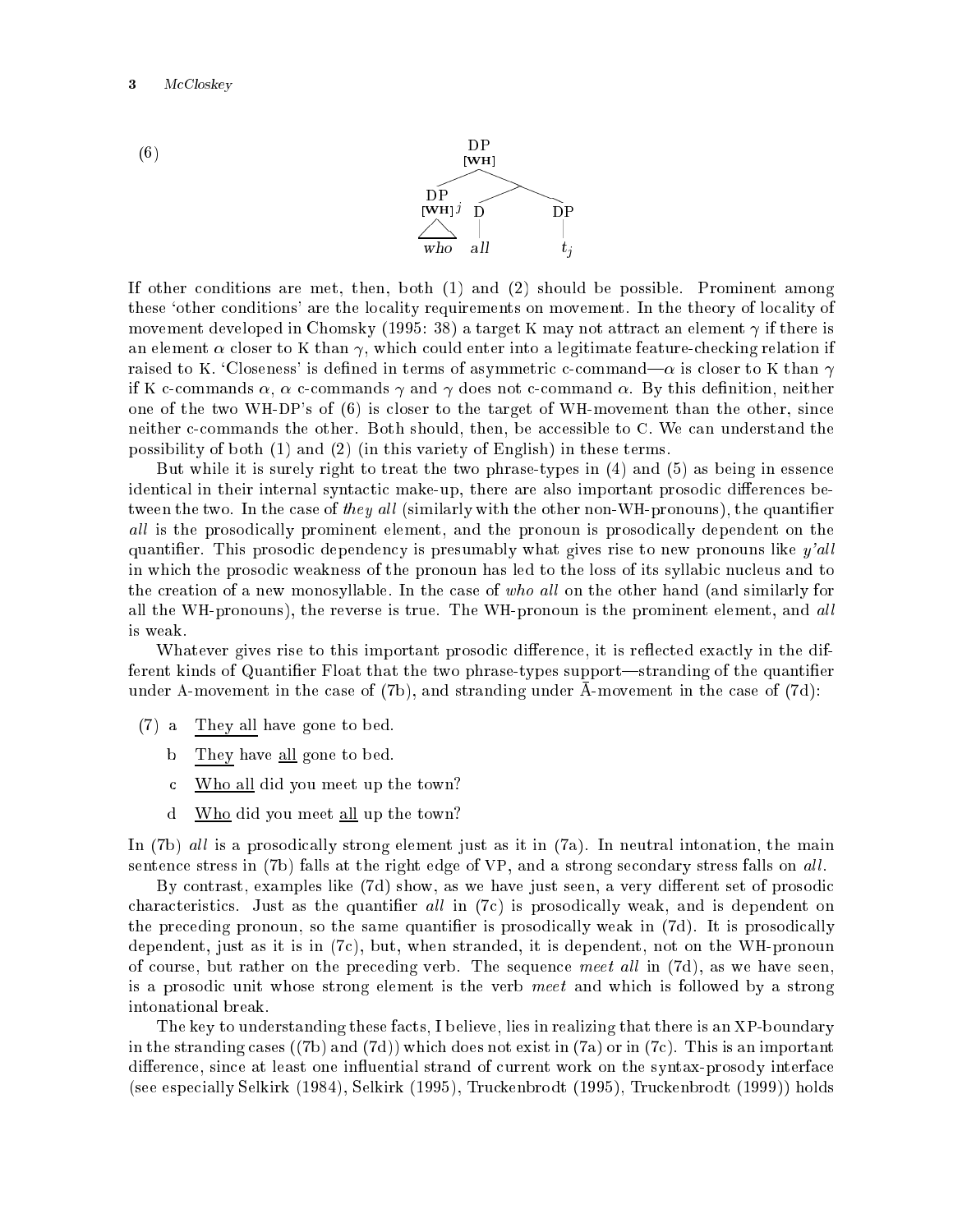that the right boundary of an XP plays a crucial role in the mapping between syntactic representations and prosodic representations; it forces the presence of a phonological boundary of a particularly important kind—the right edge of a Phonological Phrase (sometimes abbreviated  $\phi$ ). On the analysis we have developed so far, all is a DP—a DP which has been voided of much of its ontent, but a DP nonetheless. When separated from its oonstituent by stranding, this isolated *all* will force the existence of a Phonological Phrase boundary. No XP-boundary will exist in that position in the cases in which all is not stranded, if we make the assumption (which seems to be universally accepted) that traces are invisible to the algorithms which compute prosodic configurations. It follows in turn that there will be an important difference in prosodi stru
ture between, for instan
e, (8a) and (8b):

(8) a. All the hildren have left.  $\mathcal{L}$  ( ) and ( ) and ( ) and ( ) and ( ) and ( ) and ( ) and ( ) and ( ) and ( ) and ( ) and ( ) and ( ) and ( ) and ( ) and ( ) and ( ) and ( ) and ( ) and ( ) and ( ) and ( ) and ( ) and ( ) and ( ) and ( ) and ( )  $\big)_{\Phi}$  ( )<sub> $_{\Phi}$ </sub> **CONTRACTOR** b. The hildren have all left.  $\sqrt{9}$   $\sqrt{9}$   $\sqrt{9}$   $\sqrt{9}$ 

It is also a widely accepted principle that the rightmost element of a Phonological Phrase in English is prosodically prominent (Prince (1983), Prince and McCarthy (1993), Selkirk (1995), Truckenbrodt (1995), Truckenbrodt (1999)) In (8b) then, all, since it falls at the right edge of the Phonologi
al Phrase should be prominent, as indeed it is.

Contrast this situation now with our WH-Quantier Float:

- (9) a. What all did he get for Christmas?
	- b. What did he get all for Christmas?

On
e again, and for the same reasons, there will be a visible XP-boundary (determined by the presence of all in (9b) but not in (9a). This will in turn determine the existence of a  $\phi$ -boundary in (9b) whi
h does not exist in (9a). The parsing will be as in (10):

(10) What did he get all for Christmas?  $\left( \quad \right)$ <sub>d</sub>  $\left( \quad \right)$ <sup>C</sup> ( ) <sup>C</sup> ( ) **Contract Contract Contract Contract** 

The rightmost constituent of the Phonological Phrase determined by all will once again be required to be prosodi
ally prominent. But now a problem arises. We have already seen that the version of all which co-occurs with WH-pronouns is prosodically weak. If this is an intrinsic property, then the instance of all which appears stranded in (10) and the like will be incapable of bearing the prosodi weight required of it by its position. The result is that it is required to incorporate and form a phonological word with the preceding verb. Once this incorporation has been accomplished, the complex phonological word so formed can meet the requirement of Phrase Edge Prominen
e referred to earlier, whi
h in the formulation of Selkirk (1995: 565) holds that: "The most prominent syllable of an edge constituent is more prominent than that of a constituent not located at an edge." In the case under consideration, the phonological word get all plays the role of edge-constituent for the second Phonological Phrase and its most prominent syllable  $(qet)$  is indeed prosodically prominent in the required way.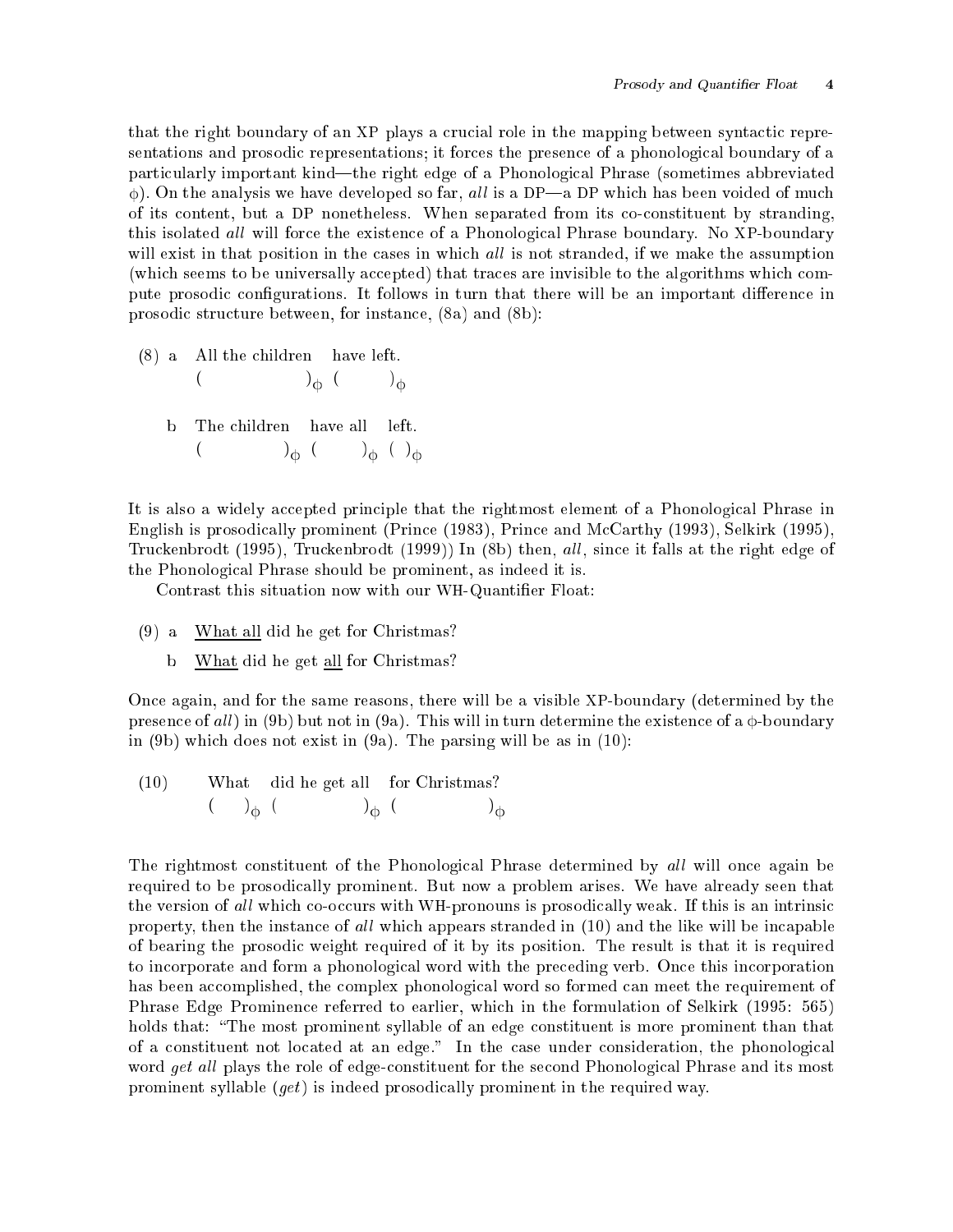#### <sup>5</sup> M
Closkey

It this general approach is on the right track," then two factors will in general be relevant in determining the well-formedness of examples like  $(10)$ —the syntactic mechanisms sketched briefly here and discussed in detail in McCloskey (2000), and a prosodic mechanism (prosodic incorporation) which resolves the prosodic difficulties which must arise when all is stranded under WH-movement.

The proposal under development here is that WUE possesses a me
hanism of prosodi in corporation which merges the stranded quantifier all with a preceding verb. This incorporation proceeds smoothly when all is immediately preceded by a verb (as in  $(2)$  and  $(3)$ , which are as a consequence fully well-formed). But if material intervenes between the verb and stranded all incorporation will success to the extent that that material is light enough that it can itself be gathered up into the in
orporation pro
ess. There is a great deal of variability and un
ertainty concerning what is 'light enough' to be incorporable, and much of the variability in the data can be attributed to this factor. It emerges with particular clarity in the case of stranded prepositions. The paradigms in ('pall') are typical. Stranding of all in prepositional object position is slightly degraded when the preposition is adja
ent to the verb:

- (11) a. ?Who did you talk to all (at the party)?
	- b. ?Who was he laughing at all?

When another complement intervenes between verb and PP-complement, the degree of ungrammaticality by comparison with  $(11)$  is more severe:

- (12) a. ?Who did you give tea to all?
	- $\mathbf b$ Who all did you give tea to?
	- . \*Where did you move the books to all?
	- d. Where all did you move the books to?

Further, if a prosodically substantial preposition follows the verb, there is also a noticeable degradation as ompared with (11):

- (13) a. Who all were you sitting beside?
	- b.<sup>2\*</sup>Who were you sitting beside all?

The contrasts among these various cases are almost certainly best understood in prosodic terms, in that the examples which are most consistently acceptable are those in which the material which intervenes between the verb and the element all is sufficiently insubstantial (in prosodic terms) that it can be incorporated into the verb along with all.

Besides providing an understanding of the more subtle variations in acceptability, it is possible that these considerations will provide an account of why stranding of all under WHmovement is possible in some kinds of English but not in others. It might be that the unavailability of the required incorporation mechanism is responsible for the unavailability of (2), (3). (11) and so on in many or most varieties of English. This is purest spe
ulation, of ourse, but it is to be noted that WUE is very distinctive in its prosodic structure.

the proposals just sketched are unfortunately at odds with the conclusion of Truckenbrodt (1999) that only lexical (as opposed to functional) projections are relevant in the computation of prosodic structure. This would mean that only the right edge of NP (rather than DP) would be relevant for building phonological phrases. The crucial boundaries in the present case, though, seem to be DP-boundaries. I don't know how to resolve this tension.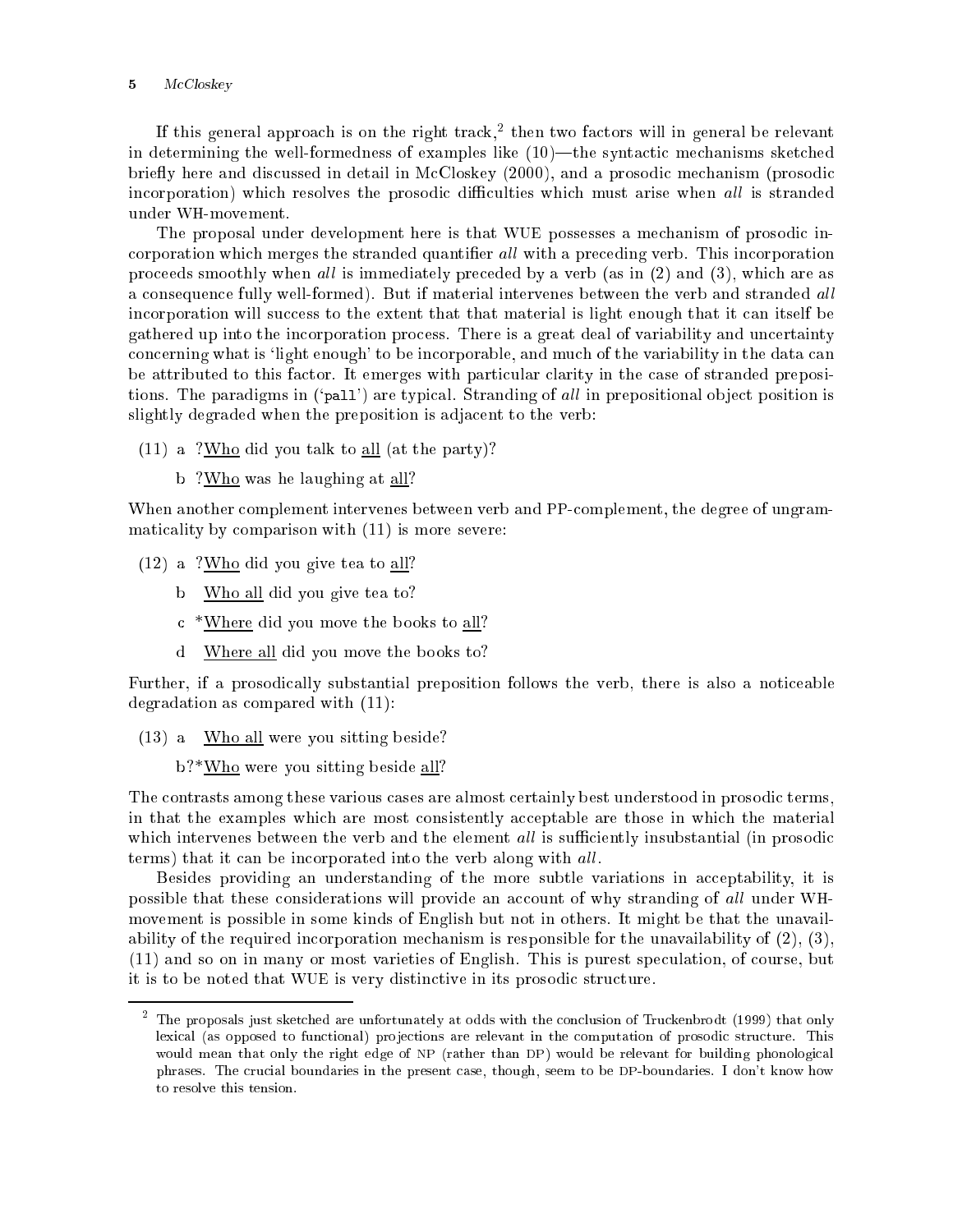### weighting the Contributions of the Contributions of the Contribution of the Contribution of the Contribution of the Contribution of the Contribution of the Contribution of the Contribution of the Contribution of the Contri

Bringing these prosodic concerns into focus complicates certain analytical tasks considerably; for a given case of ill-formed stranding, in particular, it is often not straightforward to determine if ill-formedness should be attributed to prosodic factors, to syntactic factors, or to some combination of the two. However, it is undeniable that both kinds of factors in fact play a role, and the task of understanding their interaction can't be postponed forever. As it turns out, moreover, it is usually possible to make an argument about what the correct weighting of factors is in a given case.

In this section, I consider a range of such cases. They are of two types. Firstly, there are cases in which the prosodic requirement is met in an optimal way but in which the structure is still fully ungrammatical. Secondly, there is a class of cases where all syntactic requirements appear to be met, but in which the prosodic requirement is not met in an optimal way. The hallmark of this se
ond lass of ases is that we an hold the syntax onstant while varying the prosodi weight of some crucial element and we can observe that acceptability varies correspondingly. Broadly speaking, this is the pattern which we would expect given the modular division of labor proposed.

Stranding of all is possible in a post-verbal subject position:

- (14) a. Who spoke all at the meeting?
	- b. What happened all at the party last night?

These cases can be understood if all is stranded in the thematic position and if there is short verb raising in English, perhaps to an Aspe
t-head above vP. On this interpretation, the examples in (14) meet all requirements. The syntax is as just described and the prosodic requirements are met in the optimal way, since stranded *all* immediately follows V.

More complexities arise in the case of transitive clauses. The facts are as in (15):

- $(15)$  a. Who all likes toffee?
	- b  $*$ Who likes all toffee?
	- c  $?$ Who likes toffee all?
- (16) a. Who all'd like tea?
	- b  $*$ Who'd like all tea?
	- . Who'd like tea all?
- (17) a. Who all was throwin' stones (around But
hers' Gate) (yesterday)?
	- b. \*Who was throwin' all stones (around But
	hers' Gate) (yesterday)?
	- . Who was throwin' stones all (around But
	hers' Gate) (yesterday)?
	- d. \*Who was throwin' stones around But
	hers' Gate all yesterday?
	- e. \*Who was throwin' stones around But
	hers' Gate yesterday all?

The paradigm in  $(15)-(17)$  is explained in the following terms in McCloskey (2000). The relative well-formedness of  $(15c)$ ,  $(16c)$  and  $(17c)$  follows if all is in the thematic position (as in  $(14)$ ) and if English has overt Object Shift. On this interpretation, the c-examples of  $(15)-(17)$  are fully well-formed as far as the syntax is concerned, but they fail to meet the prosodic incorporation requirement in the optimal way, since stranded all is separated from the verbal head. What of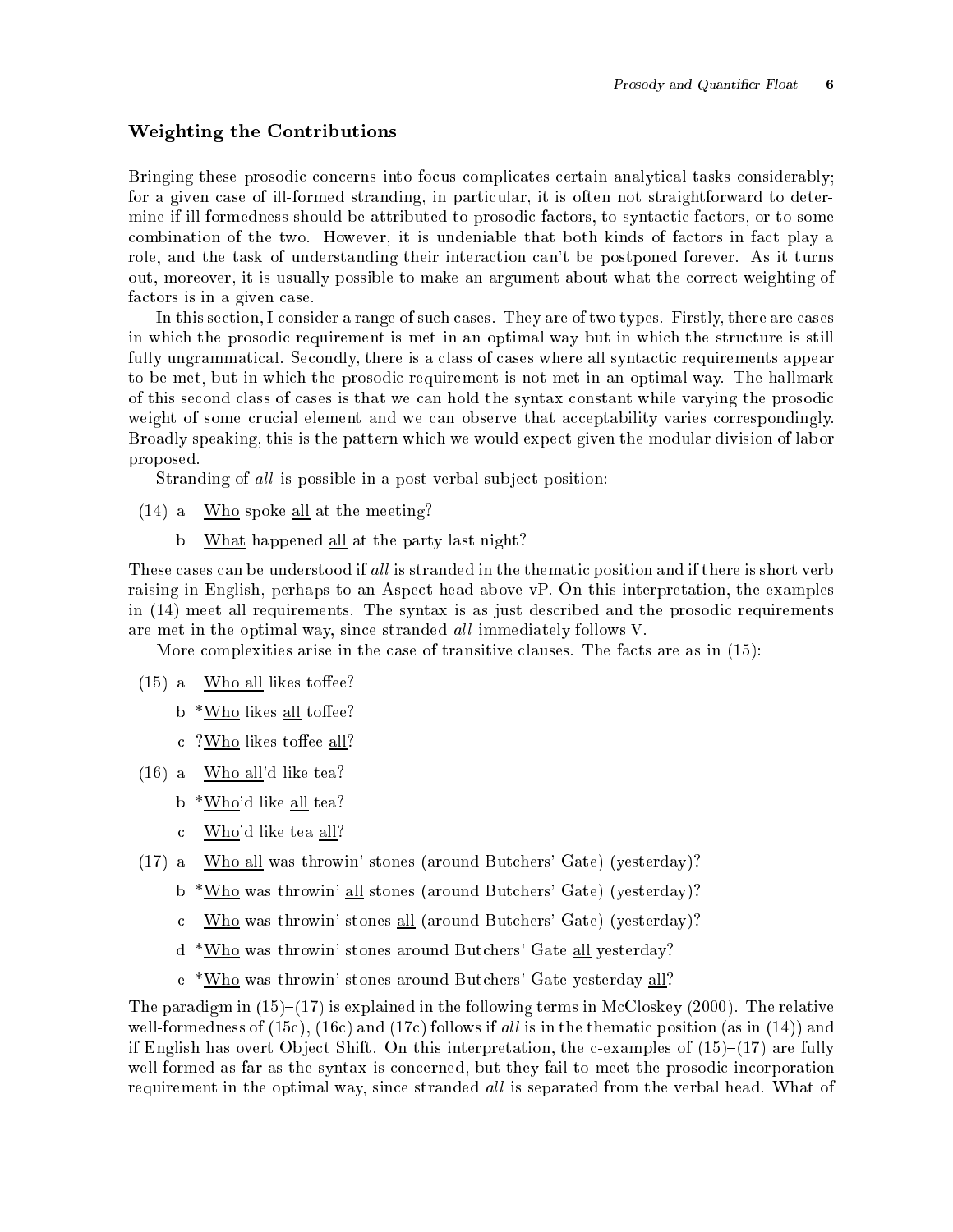# <sup>7</sup> M
Closkey

(15b), (16b), and (17b)? These examples have the interesting property that they are optimal as far as prosodic requirements are concerned but are fully ungrammatical. It seems safe in these circcumstances to conclude that their deviance lies elsewhere—in the terms of McCloskey  $(2000)$ , all is stranded in a position through which the larger phrase who all could not have passed in its derivational areer.

If this interpretation is correct, there is another expectation. Examples like (15c), (16c) or (17c) should vary in acceptability as one varies the prosodic substance of the material that intervenes between V and stranded all. This is exactly what we find:

- (18) a. Who all read it this morning?
	- b. \*Who read all it this morning?
	- . Who read it all this morning?

Similar conclusions exactly derive from an examination of cases involving Raising to Obje
t/ECM onstru
tions. Consider (19):

- $(19)$  a. Who all did you want your mother to meet t at the party?
	- $b$  \*Who did you want all your mother to meet t at the party?
	- . ?Who did you want your mother all to meet <sup>t</sup> at the party?
	- d. Who did you want your mother to meet all at the party?

 $(19a)$  and  $(19d)$  are unremarkable—these are respectively the case in which all is not stranded at all and the case in which it is stranded in its thematic position. The intermediate cases  $((19b)$  and  $(19c))$  are of more interest for present purposes. In  $(19b)$  the prosodic incorporation requirement is met optimally since stranded *all* immediately follows V; it is, however, competely impossible. In  $(19c)$ , on the other hand, all is separated from V by intervening material and therefore is not optimal from a prosodic point of view. It is nevertheless relatively well-formed and once again the degree of well-formedness varies with the prosodic weight of the intervening material:

- (20) a. ?Who did you want the kids all to meet at the party?
	- b. Who did you want him all to meet at the party?

A broadly similar case is represented by the paradigm in  $(21)$ :

- $(21)$  a. What all did you put in the drawer last night?
	- $\mathbf b$ What did you put all in the drawer last night?
	- . ?What did you put in the drawer all last night?
	- d. \*What did you put in the drawer last night all?

In  $(21a)$ , there is no stranding;  $(21d)$  is fully ill-formed because all occupies a position in which the larger phrase what all could never licitly appear. Once again, the interesting cases are the intermediate ones— $(21b)$  and  $(21c)$ .  $(21b)$  is fully well-formed;  $(21c)$  is intermediate in status and reactions to it are variable and uncertain. The interpretation for this situation offered in McCloskey  $(2000)$  is that both  $(21b)$  and  $(21c)$  are syntactically well-formed.  $(21c)$  is the case in which all has been stranded in the VP-internal thematic position in which the phrase what all originates. (21b) is the case in which all has been stranded in the VP-external Object Shift position. The difference between them— $(21b)$  fully well-formed, and  $(21c)$  variable and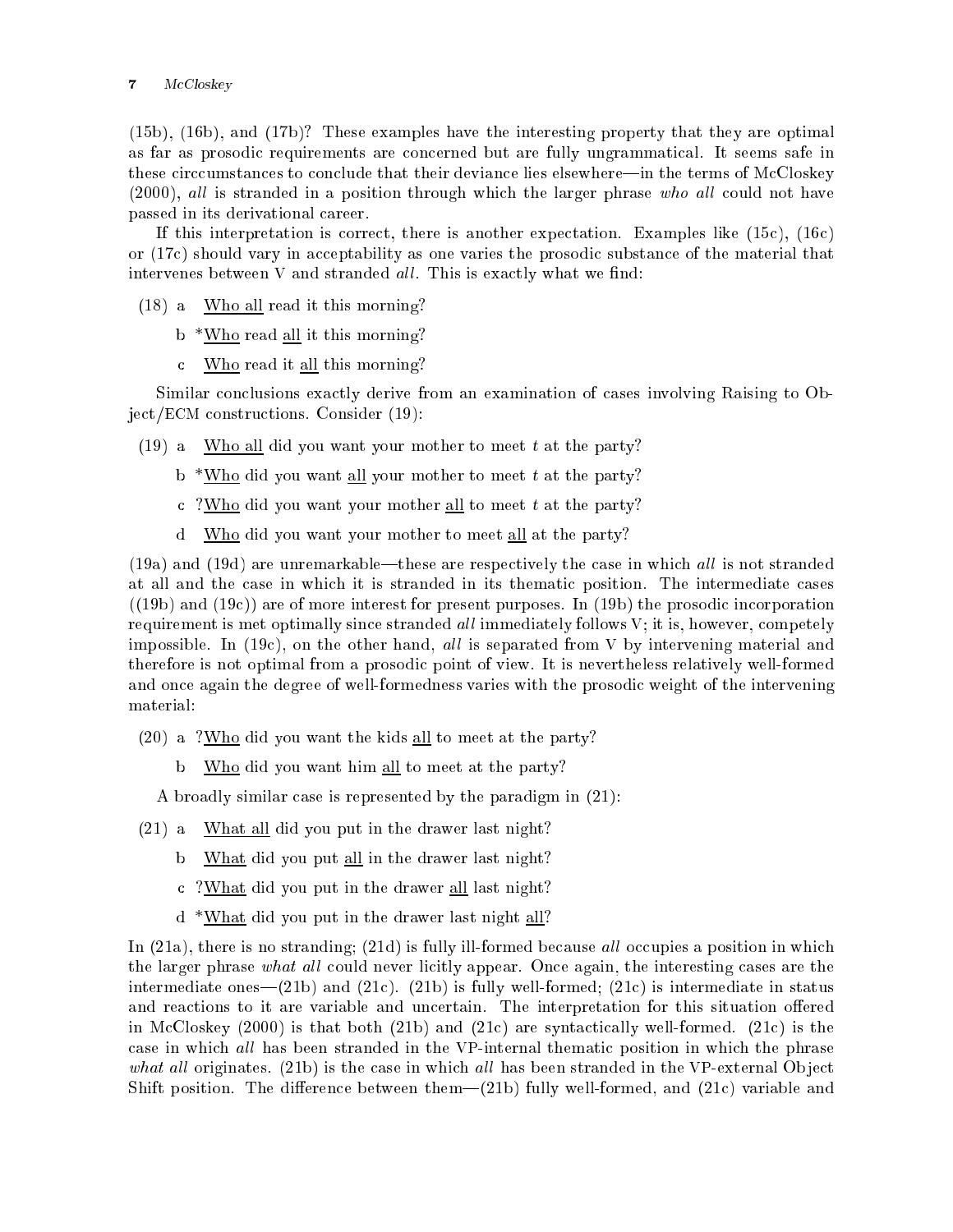uncertain—is attributed to the fact that the prosodic incorporation requirement is met in an optimal way in (21b) but not in (21
). On
e again, we an vary the a

eptability of this kind of ase by varying the prosodi weight of the intervening material. (22) is palpably better than  $(21c):$ 

(22) What did you put in it all last night?

Consider finally the case of successive-cyclic WH-movement. The examples in (23) are fully well-formed:

- $(23)$  a. What did he say all (that) he wanted t?
	- b. Where do you think all they'll want to visit  $t$ ?

These are cases (according to McCloskey  $(2000)$ ) in which all is stranded in the intermediate Spec, CP position through which the phrase what all or where all must pass. They are thus fully well-formed as far as the syntax is concerned. In addition, all is adjacent to V, and so both examples in (23) are prosodically optimal as well. But consider (24):

- $(24)$  a. What all did he tell him (that) he wanted t?
	- b. \*What did he tell all him (that) he wanted  $t$ ?
	- c What did he tell him all (that) he wanted  $t$ ?
	- d. ?What did he tell his friends/Mi
	key all (that) he wanted t?
	- $e$  \*What did he tell all his friends/Mickey (that) he wanted t?
- $(25)$  a. What all did he say to him that he wanted to buy t?
	- b. \*What did he say all to him that he wanted to buy  $t$ ?
	- c. ?What did he say to him all that he wanted to buy  $t$ ?
	- $d$ ?\*What did he say to his friends all that he wanted to buy t?
	- $e$ . \*What did he say all to his friends that he wanted to buy t?

 $(24a)$  and  $(25a)$  are the cases in which there has been no stranding.  $(24b,e)$  and  $(25b,e)$  are prosodically optimal in that all immediately follows V; yet they are fully ungrammatical. This is because all is in a position which cannot be one through which successive-cyclic WH-movement has passed. If movement proceeds from Spec, CP to Spec, CP, we understand  $(24b,e)$  and  $(25b,e)$ . In  $(24c,d)$  and  $(25c,d)$  it is plausible to believe that *all* is in the specifier of CP, and they are, as a consequence, syntactically well-formed. But they are in violation of the requirements of prosodic incorporarion because all is separated from V. As a consequence they are not fully well-formed but are rather variable and uncertainly judged, as are all examples in this category. Once again, we can move the examples in the direction of full acceptability by reducing the prosodic substance of the intervening material. This last consideration is what accounts for the difference in acceptability between  $(24c)$ ,  $(25c)$  and the (much worse)  $(24d)$ ,  $(25d)$ .

# Closing Remarks

There is much here that remains uncertain. What one would really like would be instrumental rather than impressionistic measures of the prosodic effects discussed here. The situation seems clear enough though at least in outline. It is very clear that syntactic and prosodic factors both